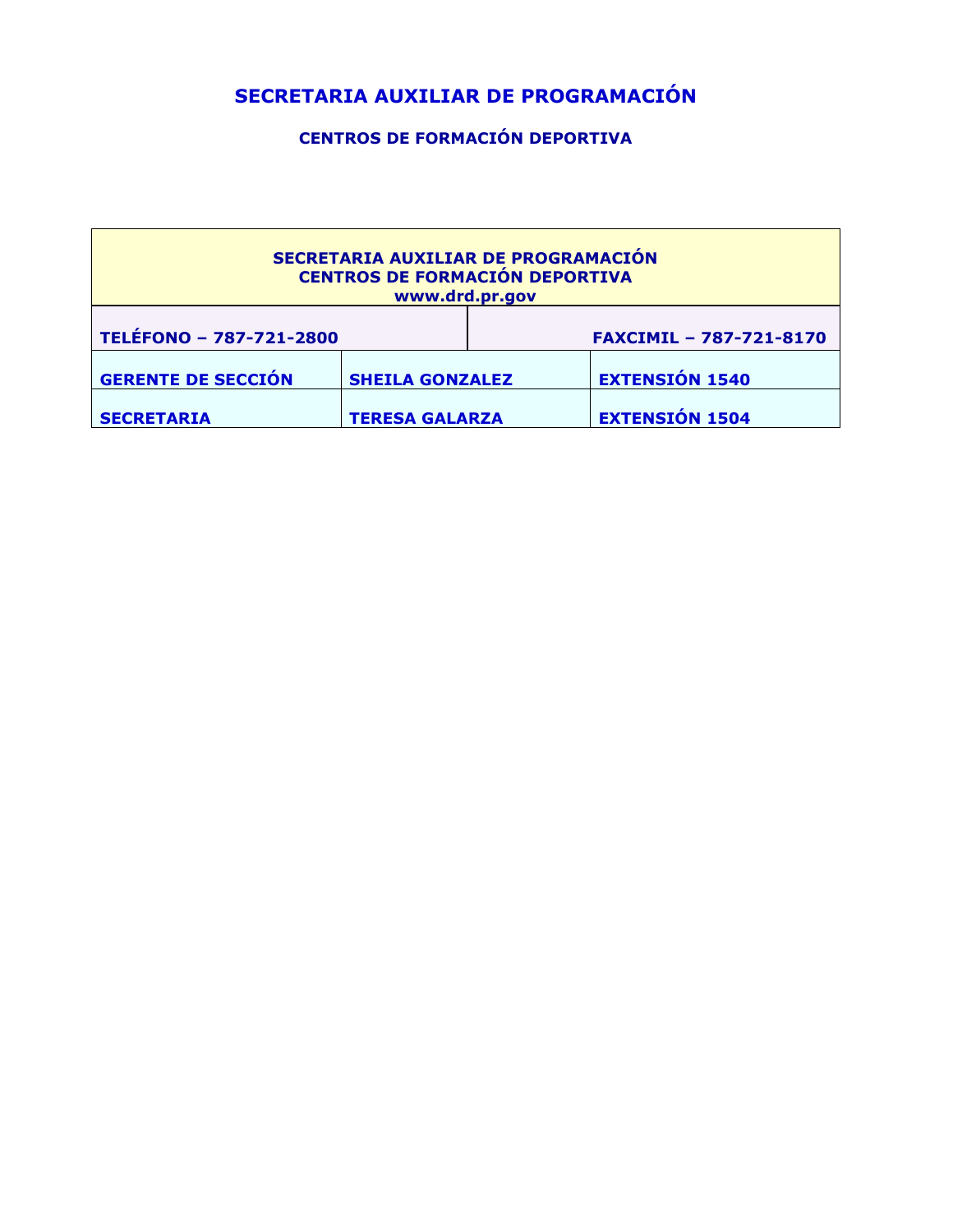#### **COORDINADORES REGIONES CENTROS DE FORMACIÓN DEPORTIVA**

| <b>REGION</b>                       | <b>COORDINADOR</b>             | <b>TEL REGIÓN</b>                                    | <b>CORREO ELECTRONICO</b>   |
|-------------------------------------|--------------------------------|------------------------------------------------------|-----------------------------|
| <b>CENTRO</b><br><b>AIBONITO</b>    | <b>HECTOR LUNA</b>             | 787-991-1020 / 787-991-1021<br>787-991-1025 (fax)    | región aibonito@drd.pr.gov  |
| <b>NOROESTE</b><br>AÑASCO           | <b>JUAN GARCÍA</b><br>Interino | 787-826-5017<br>787-826-0010 (fax)                   | region anasco@drd.pr.gov    |
| <b>NORTE</b><br><b>ARECIBO</b>      | ANGEL DÍAZ                     | 787-878-0584<br>787-879-1915 (fax)                   | region arecibo@drd.pr.gov   |
| <b>CENTRO-SUR</b><br><b>CAGUAS</b>  | RAFAEL QUIÑONEZ                | 787-743-4428<br>787-746-1510 (tel./fax)              | región caguas@drd.pr.gov    |
| <b>NORESTE</b><br><b>CANOVANAS</b>  | RAFAEL KIKI RIVERA             | 787-256-1030 / 787-256-1050<br>787-256-1045 (fax)    | region canovanas@drd.pr.gov |
| <b>SURESTE</b><br><b>HUMACAO</b>    | <b>JOSE LEBRÓN</b>             | 787-850-7050 / 787-850-0135<br>787-850-6150 (fax)    | región humacao@drd.pr.gov   |
| <b>OESTE</b><br><b>MAYAGUEZ</b>     | <b>RUBEN ARROYO</b>            | 787-832-3366 / 787-832-3395<br>787-832-8610 (fax)    | región mayaguez@drd.pr.gov  |
| <b>METRO</b><br><b>SAN JUAN</b>     | <b>DUJARDIN ELIAS SÁNCHEZ</b>  | 787-721-2800 exts. 3308 ó 3309<br>787-276-4840 (fax) | región san juan@drd.pr.gov  |
| <b>SUR</b><br><b>PONCE</b>          |                                | 787-843-9488 / 787-843-9267<br>787-843-9988 ((fax)   | region ponce@drd.pr.gov     |
| <b>EL TOA</b><br><b>TOA BAJA</b>    | MICHAEL COLÓN                  | 787-870-5000 / 787-870-5010<br>787-870-5249 (fax)    | región toa@drd.pr.gov       |
| <b>SUB-REGION</b><br><b>GUAYAMA</b> | <b>WILFREDO RIVERA</b>         | 787-864-2105 / 787-864-4735<br>787-864-4736 (fax)    | sub guayama@drd.pr.gov      |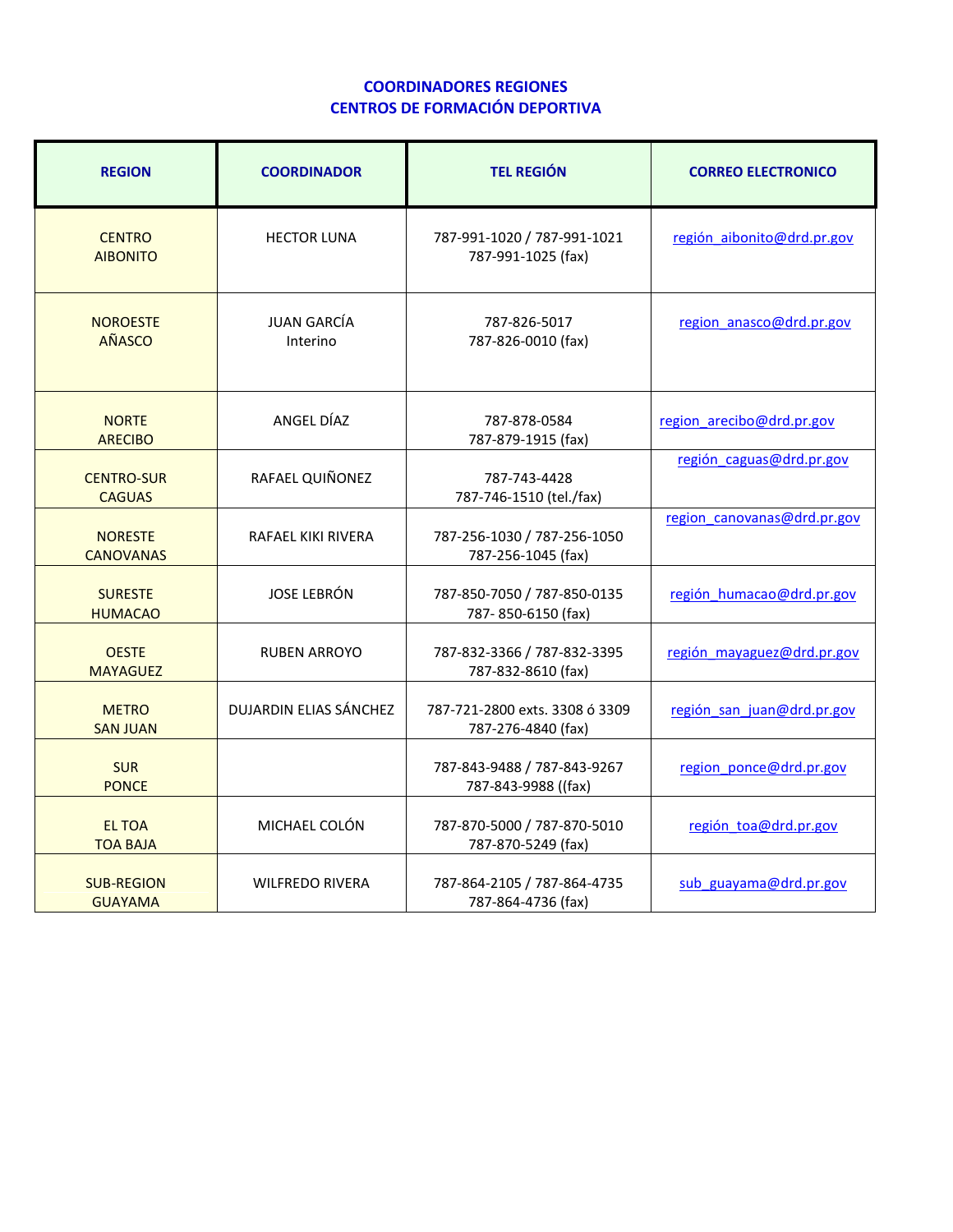# **CENTROS DE FORMACIÓN DEPORTIVA CONSULTORES DEPORTIVOS DIRECTORIO**

| <b>NOMBRE</b>         | <b>ÁREA DE TRABAJO</b>                                                                                    | <b>CORREO ELECTRÓNICO</b>     |
|-----------------------|-----------------------------------------------------------------------------------------------------------|-------------------------------|
| Víctor Rivera         | Artes Marciales (Taekwondo y Karate Do                                                                    | mastervictorivera@hotmail.com |
| Franklin Lantigua     | Centros Especializados (Ciclismo, Ajedrez, Tiro con<br>Arco, Gimnasia, Uniciclo, Música, Patinaje, Tenis) | franklindrd@hotmail.com       |
| Carlos Espada         | Boxeo                                                                                                     | carlosespada169@gmail.com     |
| <b>Enrique Salvat</b> | Esgrima - Baloncesto                                                                                      | enriquesalvat@hotmail.com     |
| Reinaldo Jiménez      | Lucha Olímpica - Judo                                                                                     | reijimvar@yahoo.com           |
| <b>Camilo Esteves</b> | Deportes de Conjunto (Balonmano, Voleibol,<br>Voleibol de Playa, Tenis de Mesa)                           | camilopr@msn.com              |
| Luis A. Rodríguez     | Deportes de Conjunto (Fútbol, Hockey, Softbol)                                                            | venecuba5@yahoo.com           |
| <b>Jimmy Torres</b>   | Deportes Tiempo y Marcas                                                                                  | jatipurpesas@gmail.com        |
| <b>Pedro Blach</b>    | Bádminton                                                                                                 | pedroblash2010@yahoo.com      |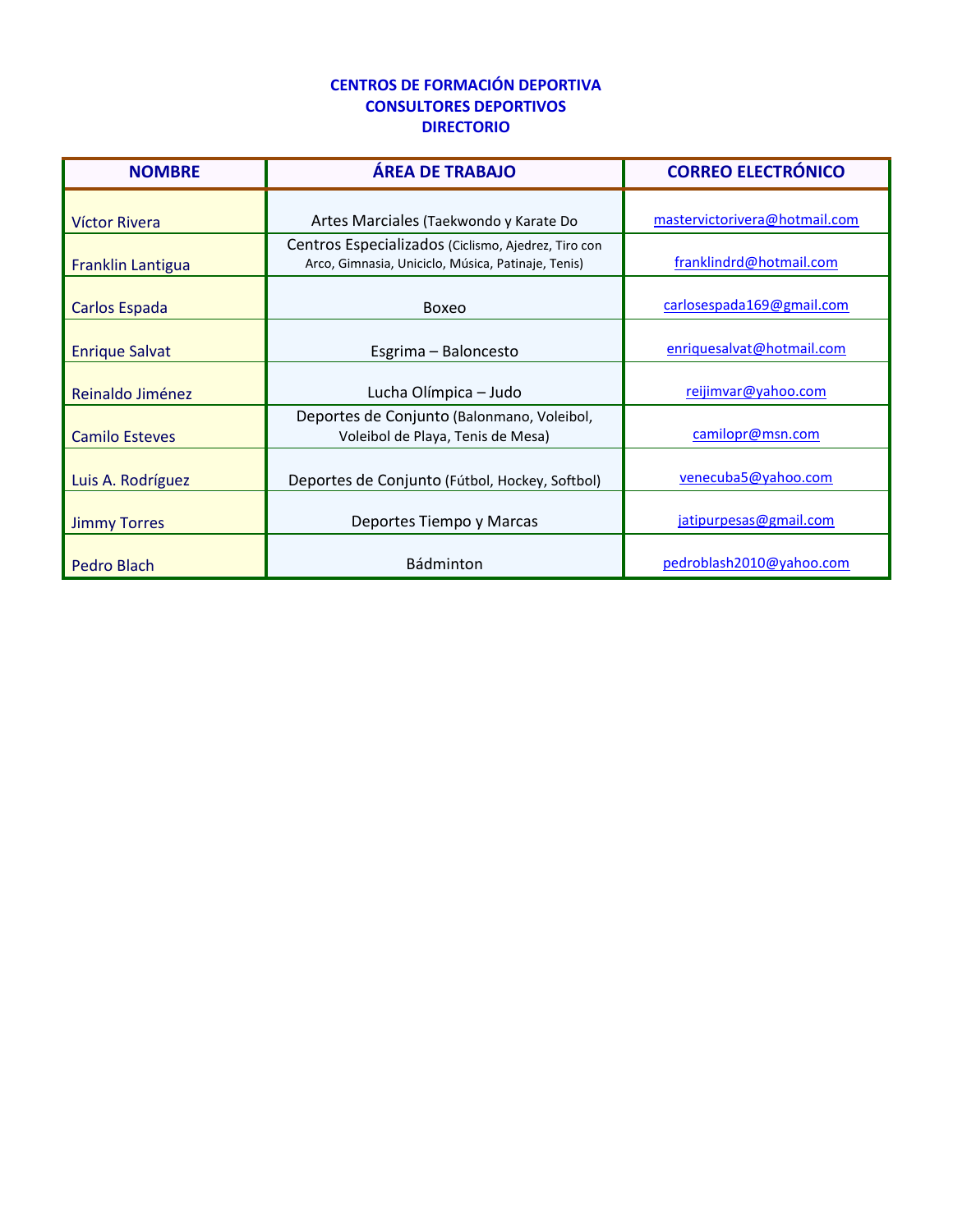# **CENTROS DE FORMACIÓN DEPORTIVA REGIÓN NOROESTE**

| <b>No</b> | <b>DEPORTE</b>     | <b>MUNICIPIO</b> | <b>INSTALACIÓN</b>                                  | <b>HORARIO</b>      | <b>TÉCNICO</b>        |
|-----------|--------------------|------------------|-----------------------------------------------------|---------------------|-----------------------|
| 1         | <b>AJEDREZ</b>     | SAN SEBASTIAN.   | ESCUELA MINIMA ORONOZ                               | 4:00-700PM (L-J)    | <b>WILFREDO PEREZ</b> |
| 2         |                    | <b>AGUADILLA</b> | SALON DE CONFERENCIAS CECADER                       | 4:00-7:00PM $(L-J)$ | <b>ABNEL AYALA</b>    |
| 3         |                    | <b>AGUADILLA</b> | CANCHA BAJO TECHO POBLADO BO. SAN<br><b>ANTONIO</b> | 4:00-7:00PM (L-V)   | <b>ALEX VELEZ</b>     |
| 4         | <b>BADMINTON</b>   | <b>AGUADILLA</b> | COLISEO LUIS T DIAZ                                 | 4:15-7:15PM (L-V)   | <b>ELVIN MATOS</b>    |
| 5         |                    | <b>RINCON</b>    | ESCUELA 2DA. UNIDAD MILDRED ARROYO                  | 4:00-7:00PM (L-V)   | DAVID CASTRO          |
| 6         | <b>TENIS</b>       | <b>MOCA</b>      | PARQUE LA MOCA                                      | $5:00-9:00PM$ (L-J) | RAFAEL ALVARADO       |
| 7         | <b>L. PESAS</b>    | <b>MOCA</b>      | CANCHA BAJO TECHO DOCTOR JUAN<br>SANCHEZ            | $3:00-6:00PM$ (L-V) | <b>JOHN JAVIER</b>    |
| 8         | <b>T. MESA</b>     | <b>AGUADA</b>    | LLANURA DE AGUADA BO TABLONAL                       | 6:30-10:00PM (L-V)  | <b>NELSON GARCIA</b>  |
| 9         | <b>TKD</b>         | AGUADILLA        | CARR 107 KM 4.2 FRENTE ERICK BBQ                    | 5:30-8:30PM (L-V)   | <b>RALPH GRAJALES</b> |
| 10        | <b>BEISBOL</b>     | <b>MOCA</b>      | PARQUE MUNICIPAL                                    | 4:00-7:00PM (L-V)   | <b>CESAR VALENTIN</b> |
| 11        | <b>BALONCESTO.</b> | AGUADA           | CENTRO USOS MULTIPLES, CERRO GORDO                  | $5:00-9:00PM$ (L-J) | JOSE L. AVILES        |

# **CENTROS DE FORMACIÓN DEPORTIVA REGIÓN TOA**

| <b>No</b>    | <b>DEPORTE</b>     | <b>MUNICIPIO</b> | <b>INSTALACIÓN</b>                                 | <b>HORARIOS</b>                        | <b>TÉCNICO</b>          |
|--------------|--------------------|------------------|----------------------------------------------------|----------------------------------------|-------------------------|
| 1            | <b>FUTBOL</b>      | <b>VEGA ALTA</b> | PARQUE URB. LAS COLINAS                            | 6:30-9:30PM (M-V)                      | <b>FREDY MONTES</b>     |
| $\mathbf{2}$ | <b>BOXEO</b>       | <b>BAYAMON</b>   | CENTRO COMUNAL URB CANA                            | 5:00-9:00PM (L-V)                      | LUIS BRAÑA              |
| з            | <b>ESGRIMA</b>     | TOA BAJA         | CENTRO MULTIUSOS TOA BAJA                          | $6:00-9:00$ PM (L-V)                   | <b>JOSE RIVERA</b>      |
| 5.           | <b>TKD</b>         | <b>DORADO</b>    | CONDOMINIO GOLDEN TOWER                            | 5:00-8:00PM (L-K-S)                    | ZULEYDI ORTALAZA        |
| 6            |                    |                  | CAMPO TIRO CON ARCO BO. SABANA                     | 5:30-8:30PM (L-V)<br>8:00AM-3:00PM (S) | <b>DAVID CARRION</b>    |
|              | <b>T. ARCO</b>     | <b>BAYAMON</b>   | PARQUE FORESTAL CARR 167                           | 5:30-8:30PM (L-V)<br>8:00AM-3:00PM (S) | <b>BRENDA BRUNO</b>     |
|              |                    |                  | CAMPO TIRO CON ARCO BO. SABANA                     | 5:30-8:30PM (L-V)<br>8:00AM-3:00PM (S) | <b>GLORIA M ROSA</b>    |
| 8            | <b>BALONMANO</b>   | <b>GUAYNABO</b>  | CANCHA MARIO JIMENEZ                               | 4:00-8:00PM (L-K-V)                    | <b>JOSE DIAZ</b>        |
| 9            | <b>L. OLIMPICA</b> | <b>TOA BAJA</b>  | URB. EL PLANTIO                                    | 4:00-6:00PM (L-V)                      | <b>CARLOS RODRIGUEZ</b> |
| 10           | <b>SOFTBOL</b>     | <b>GUAYNABO</b>  | PARQUE DONATERIE                                   | 5:00-10:00PM (L-V)                     | <b>ROSNER RAMOS</b>     |
| 11           | <b>AJEDREZ</b>     | <b>GUAYNABO</b>  | COMPLEJO DEPORTIVO COLINAS<br><b>METROPOLITANA</b> | $3:00-5:00PM$ (L-J)                    | <b>EDGAR MURRAY</b>     |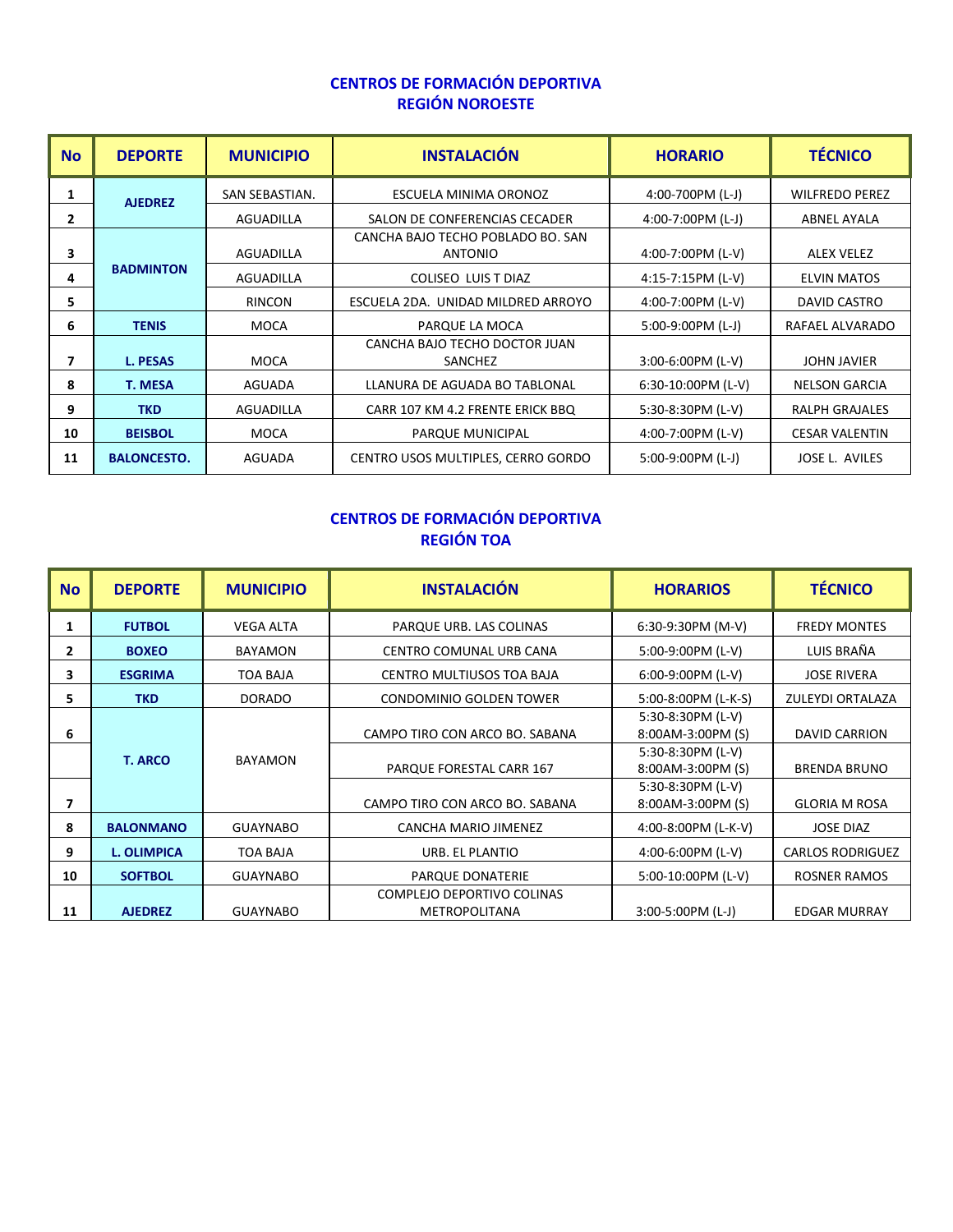### **CENTROS DE FORMACIÓN DEPORTIVA REGIÓN NORTE**

| <b>No</b>    | <b>DEPORTE</b>     | <b>MUNICIPIO</b>    | <b>INSTALACIÓN</b>                                       | <b>HORARIO</b>                         | <b>TÉCNICO</b>          |
|--------------|--------------------|---------------------|----------------------------------------------------------|----------------------------------------|-------------------------|
| $\mathbf{1}$ | <b>AJEDREZ</b>     | CAMUY               | <b>CLUB DE AJEDREZ</b>                                   | 6:00-9:00PM (L-M)                      | <b>MILTON SANCHEZ</b>   |
| $\mathbf{2}$ | <b>BADMINTON</b>   | CAMUY               | CANCHA ESC. LUIS FELIPE RODRIGUEZ                        | 6:00-9:00PM (L-M)                      | <b>DANIEL VERA</b>      |
| 3            | <b>FUTBOL</b>      | <b>ARECIBO</b>      | PISTA BO. SANTANA<br>POLIDEPORTIVO HNOS, VILLEDO         | 6:00-9:00PM (L-V)                      | JOEL CONCEPCION         |
| 4            | <b>BOXEO</b>       | <b>ARECIBO</b>      | <b>CENTRO COMUNAL COLL Y TOSTE</b>                       | 6:00-9:00PM (L-V)                      | <b>WILLIAN TORRES</b>   |
| 5            |                    | <b>UTUADO</b>       | GIMNASIO MUNICIPAL PECO GONZALEZ                         | 4:00-7:00PM L-V)                       | <b>WILFREDO GUZMAN</b>  |
| 6            | <b>CICLISMO</b>    | <b>ARECIBO</b>      | <b>COMPLEJO PETACA IGUINA</b>                            | 4:00-7:00PM (M-V)                      | <b>ANTOLINO VELEZ</b>   |
| 7            | <b>ESGRIMA</b>     | <b>QUEBRADILLAS</b> | CANCHA MUNICIPAL PEDRO HERNANDEZ                         | 5:00-8:00PM (L-V)                      | <b>JOSE M PEREZ</b>     |
| 8            | <b>GIMNASIA</b>    | <b>HATILLO</b>      | <b>COLISEO MUNICIPAL</b>                                 | 5:00-9:00PM (L-M)<br>9:00-4:30PM (S)   | <b>LUIS A QUILES</b>    |
| 9            | <b>ACROBATICA</b>  | <b>ARECIBO</b>      | CENTRO COMUNAL BO BALLAJA                                | 5:00-8:00PM (M-J)<br>4:30-7:00PM (V)   | <b>JOSE QUILES SOTO</b> |
| 10           | <b>L. OLIMPICA</b> | <b>ARECIBO</b>      | ESC. JOSE G. PADILLA                                     | 3:30-5:30PM (L-V)                      | <b>JONATHAN ALVAREZ</b> |
| 11           | <b>SOFTBOL</b>     | <b>HATILLO</b>      | ESC. TIMOTEO DELGADO BO. PAJUIL                          | 4:00-8:00PM (L-V)                      | <b>JORGE NATER</b>      |
| 12           | <b>TENIS</b>       | <b>UTUADO</b>       | <b>DETRAS ESTADIO DE</b><br><b>RECREACION Y DEPORTES</b> | 4:00-7:00PM (L-J)                      | PEDRO NEGRON            |
| 13           |                    | <b>HATILLO</b>      | <b>CANCHA DE TENIS</b>                                   | 5:00-8:00PM (L-V)                      | <b>ORLANDO RIVERA</b>   |
| 14           | <b>T. MESAS</b>    | <b>UTUADO</b>       | CANCHA DE TENIS DE MESA                                  | $6:00-8:30PM$ (L-J)                    | <b>BLADIMIR DIAZ</b>    |
| 15           |                    |                     | CANCHA DE TENIS DE MESA                                  | $6:00-8:30PM$ (L-J)                    | <b>RICHARD PIETRI</b>   |
| 16           |                    | <b>BARCELONETA</b>  | CENTRO LAS PISCINAS BO. ANGOSTURAS                       | 4:00-7:00PM (L-J)                      | <b>JOSE REYES</b>       |
| 17           | <b>T. ARCO</b>     | <b>FLORIDA</b>      | <b>BO. PUERTO BLANCO</b>                                 | 4:00-8:00PM<br>$(L-M-J-V)$             | <b>ISRAEL VEGA</b>      |
| 18           |                    |                     | <b>CANCHA DAVID CUEVAS</b>                               | 4:00-7:00PM (L-V)                      | <b>ABNER GONZALEZ</b>   |
| 19           | <b>VOLEIBOL</b>    | LARES               | <b>COLISEO MUNICIPAL</b>                                 | 4:00-7:00PM (L-V)                      | <b>JORGE JIMENEZ</b>    |
| 21           |                    |                     | CANCHA DAVID CUEVAS                                      | 4:00-7:00PM (L-V)                      | <b>WILMA ACEVEDO</b>    |
| 22           | <b>V. PLAYA</b>    | <b>HATILLO</b>      | PLAYA LA MARINA                                          | 4:30-7:30PM (M-J)<br>2:00-6:00PM (S-D) | <b>LUIS SEGUINOT</b>    |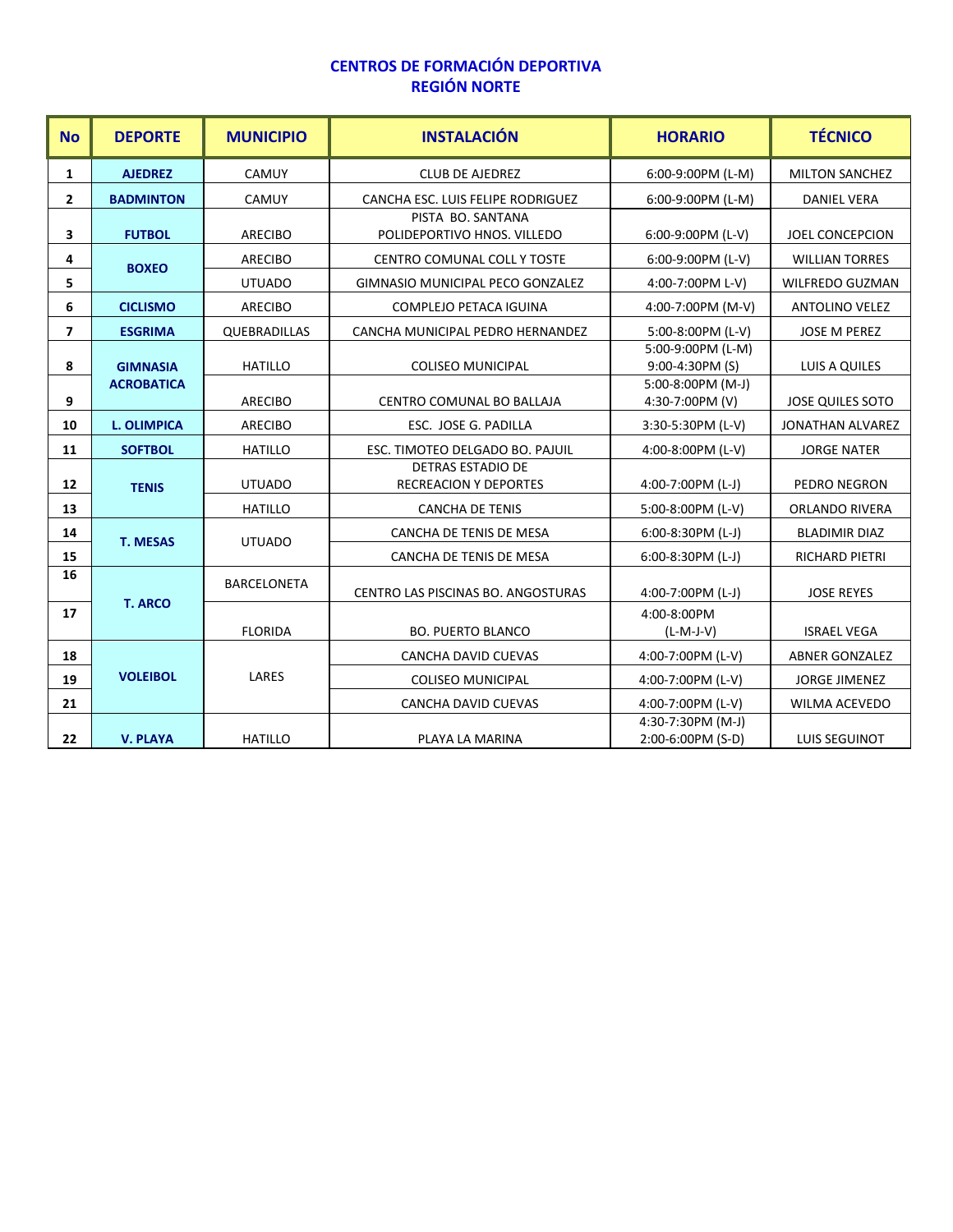#### **CENTROS DE FORMACIÓN DEPORTIVA REGIÓN CENTRAL**

| <b>No</b> | <b>DEPORTE</b>     | <b>MUNICIPIO</b>    | <b>INSTALACIÓN</b>                | <b>HORARIOS</b>                       | <b>TÉCNICO</b>          |
|-----------|--------------------|---------------------|-----------------------------------|---------------------------------------|-------------------------|
|           | <b>L. PESAS</b>    | <b>AIBONITO</b>     | ESCUELA RAFAEL PONT FLORES        | 3:30-6:30PM (L-V)<br>$9:00-12:00M(S)$ | <b>MOISES CARTAGENA</b> |
|           | <b>L. OLIMPICA</b> | COAMO               | <b>CENTRO FORMACION DEPORTIVO</b> | $6:00-8:00PM$ (L-J)                   | <b>JOSE SANTIAGO</b>    |
| 3         | <b>TKD</b>         | COAMO               | COMPLEJO DEPORTIVO CFD            | $5:00-9:00PM$<br>$(L-K-V)$ (M-J)      | RAMON OLIVIERI          |
| 4         | <b>VOLEIBOL</b>    | <b>BARRANQUITAS</b> | <b>BO. QUEBRADA</b>               | 4:00-7:00PM (L-V)                     | <b>ANDY RODRIGUEZ</b>   |
| 5.        | <b>TENIS MESA</b>  | <b>OROCOVIS</b>     | ESTADIO ILUMINADO QUILES          | 1:00-3:00PM<br>7:00-10:00PM (L-K-J)   | <b>CARMELO TORRES</b>   |
| 6         | <b>FUTBOL</b>      | <b>OROCOVIS</b>     | PISTA ATLETICA/PARQUE SANA MUERTO | 4:00-7:00PM (L-V)                     | EDWIN RIVERA            |
|           | <b>BALONCESTO</b>  | <b>OROCOVIS</b>     | <b>CANCHA LAS CABRAS</b>          | $6:00-9:00PM$ (L-M)                   | <b>XAVIER COLON</b>     |

#### **CENTROS DE FORMACIÓN DEPORTIVA REGIÓN OESTE**

| <b>No</b> | <b>DEPORTE</b>   | <b>MUNICIPIO</b>     | <b>INSTALACIÓN</b>                                       | <b>HORARIO</b>                            | <b>TÉCNICO</b>                      |
|-----------|------------------|----------------------|----------------------------------------------------------|-------------------------------------------|-------------------------------------|
| 1         | <b>ATLETISMO</b> | LAJAS                | PISTA PARQUE MUNICIPAL                                   | 4:00-7:00PM (L-V)                         | YOMARY JUSINO                       |
| 2         |                  | MAYAGUEZ             | CANCHA BAJO TECHO BATEYES                                | 4:00-7:00PM (L-V)                         | <b>JULIO CORREA</b>                 |
| 3         | <b>BADMINTON</b> | CABO ROJO            | <b>ESC SUPERIOR PUERTO REAL</b>                          | 4:00-7:00PM (L-V)                         | DAVID CASTRO                        |
| 4         |                  | <b>HORMIGUEROS</b>   | ESCUELA REBECKA COLBERG                                  | 4:00-7:00PM (L-V)                         | <b>DARMARY</b><br><b>CONCEPCION</b> |
| 5.        | <b>ESGRIMA</b>   | MAYAGUEZ             | CENTRO DEPORTIVO RIO CRISTAL                             | $5:00-8:00PM$ (L-J)                       | <b>JULIO FIGUEROA</b>               |
| 6         | <b>JUDO</b>      | CABO ROJO            | CENTRO COMUNAL URB ANA MARIA                             | 4:00-9:00PM (L-M-J)                       | <b>JOSE BARRETO</b>                 |
| 7         | <b>L. PESAS</b>  | <b>SABANA GRANDE</b> | GIMNASIO//POLIDEPORTIVO<br><b>MUNICIPAL VICTOR MILAN</b> | 4:00-7:00PM $(L-J)$<br>10:00AM-1:00PM (S) | <b>LUIS ARENAS</b>                  |
| 8         | <b>JUDO</b>      | SABANA GRANDE.       | <b>CANCHA FREDDY VELEZ</b>                               | 4:00-7:00PM (L-J)                         | <b>JOSHEAN BARRETO</b>              |
| 9         | <b>T. ARCO</b>   | CABO ROJO            | <b>CFD SECTOR SAMAN</b>                                  | 4:00-7:00PM (L-J)                         | <b>EDWIN TORO</b>                   |
| 10        |                  |                      |                                                          | 4:00-7:00PM (L-J)                         | <b>CARMEN SANTIAGO</b>              |
| 11        | <b>V. PLAYA</b>  | CABO ROJO            | <b>BALNEARIO BOQUERON</b>                                | 3:00-6:00PM (V-D)<br>2:00-6:00PM (S)      | <b>ROBERTO CRUZ</b>                 |
| 12        | <b>T. MESA</b>   | CABO ROJO            | <b>COLISEO REBECKA COLBERT</b>                           | 6:00-9:00PM (L-V)                         | <b>CARMELO SANCHEZ</b>              |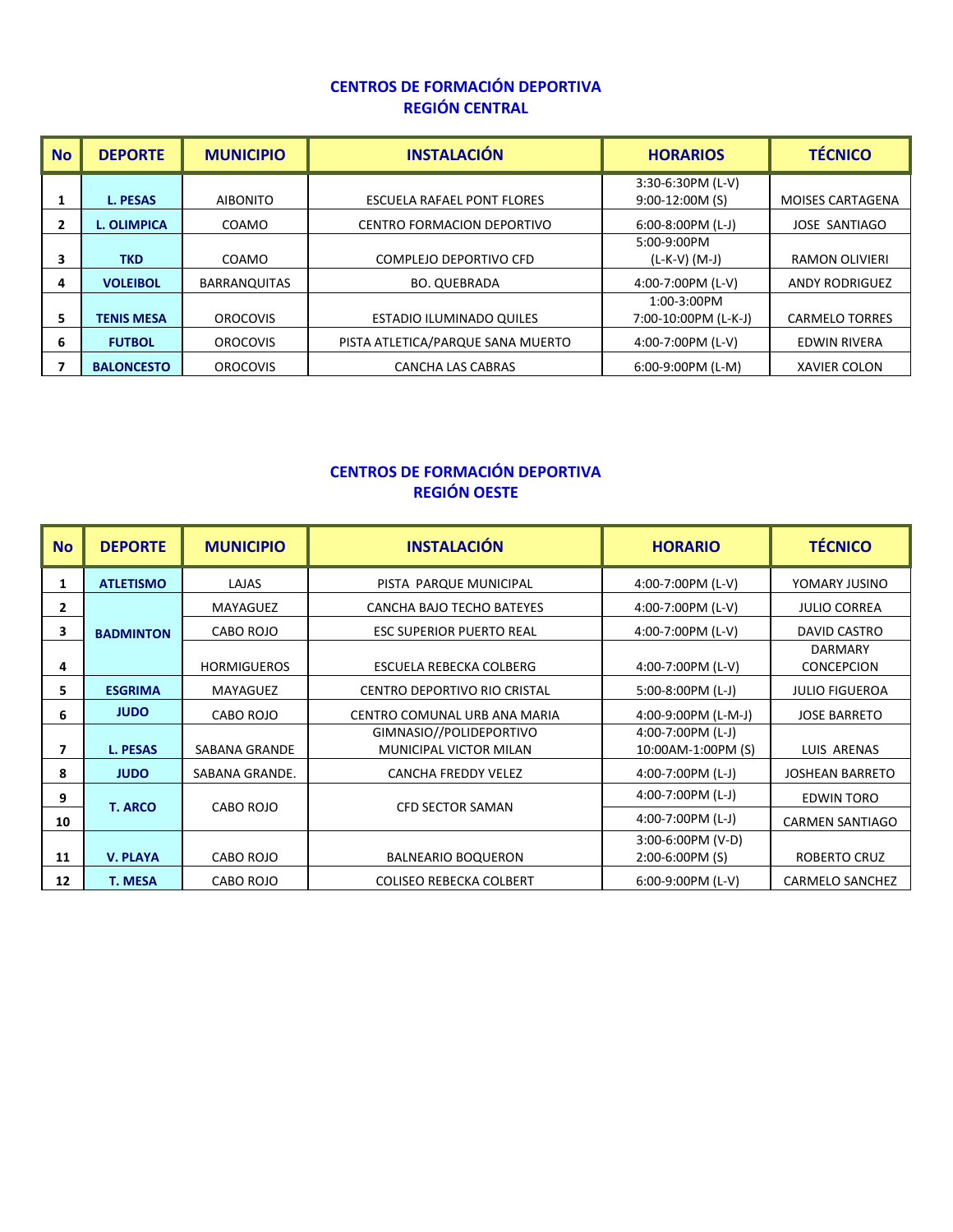#### **CENTROS DE FORMACIÓN DEPORTIVA REGIÓN CENTRO-SUR**

| <b>No</b>    | <b>DEPORTE</b>                | <b>MUNICIPIO</b>   | <b>INSTALACIÓN</b>                                                  | <b>HORARIOS</b>                       | <b>TÉCNICO</b>                     |
|--------------|-------------------------------|--------------------|---------------------------------------------------------------------|---------------------------------------|------------------------------------|
| 1            | <b>AJEDREZ</b>                | <b>CAGUAS</b>      | PLAZA CENTRO                                                        | 4:00-8:00PM (L-J)                     | <b>CARLOS ORTIZ</b>                |
| $\mathbf{2}$ |                               | <b>CAGUAS</b>      | PARQUE VILLA DEL REY                                                | 5:30-8:30PM (K-J)<br>9:00-1:00PM (S)  | <b>ALEXIS SANQUIZ</b>              |
| 3            | <b>FUTBOL</b>                 |                    |                                                                     | 5:30-8:30PM (K-J)<br>9:00-1:00PM (S)  | <b>JOSE CARRASQUILLO</b>           |
| 4            |                               | <b>ARROYO</b>      | PISTA ATLETICA ISIDRO CORA                                          | 4:00-7:00PM (L-V)                     | <b>ENRIQUE DE JESUS</b>            |
| 5.           | <b>SOFTBOL</b>                | <b>SAN LORENZO</b> | ESC. MARIA T. DELGADO                                               | 4:00-8:00PM (L-J)<br>10:00-3:00PM (S) | <b>GERARDO FLORES</b>              |
| 6            |                               | <b>SAN LORENZO</b> | ESC. MARÍA T. DELGADO                                               | 3:30-6:30PM (L-J)                     | <b>EDWIN ROJAS</b>                 |
| 7            | <b>T. MESA</b>                | <b>GUAYAMA</b>     | <b>CENTRO DE ARTE Y CULTURA</b><br><b>CALLE DERKUERS FINAL</b>      | 5:00-9:00PM (MJ)<br>10:00-2:00PM (S)  | <b>JOSE SANTIAGO</b>               |
| 8            | <b>JUDO</b>                   | <b>GUAYAMA</b>     | COMPLEJO DEPORTIVO AVE. JOSE H TORRES                               | 5:00-8:00PM (L-J)                     | LUIS CAPO                          |
| 9            |                               |                    | CANCHA MAX SANCHEZ/JARDINES                                         | 4:00-8:00PM (M-J-V)                   | SANTOS VELAZQUEZ                   |
| 10           | <b>VOLEIBOL</b>               | ARROYO             | CANCHA MAX SANCHEZ/JARDINES                                         | 4:00-8:00PM (M-J-V)                   | <b>AUSBERTO FLORES</b>             |
| 11           |                               |                    |                                                                     | 4:00-8:00PM (M-J-V)                   | <b>HECTOR MORALES</b>              |
| 12           | <b>ARTEY</b><br><b>MUSICA</b> | CAGUAS.            | <b>REGION CENTRO SUR</b>                                            | 5:30-8:30PM (K-J)                     | <b>TOMAS CABAN</b>                 |
| 13           | <b>TKD</b>                    | <b>GURABO</b>      | URB. MONTE SUBACIO Y REINA DE LOS ANGELES<br><b>CENTRO CULTURAL</b> | 5:00-8:00PM (L-V)                     | <b>WALTER PERALES</b>              |
| 14           | <b>L.PESAS</b>                | <b>GUAYAMA</b>     | PARQUE DE PELOTA DOBLE A                                            | 4:00-8:00PM (M-J-V)                   | <b>ORLANDO</b><br><b>RODRIGUEZ</b> |
| 15           | <b>L.PESAS</b>                | CAGUAS.            | COMPLEJO ANGEL O. BERRIOS                                           | 4:00-8:00PM (M-J-V)                   | <b>ANDRES MARTINEZ</b>             |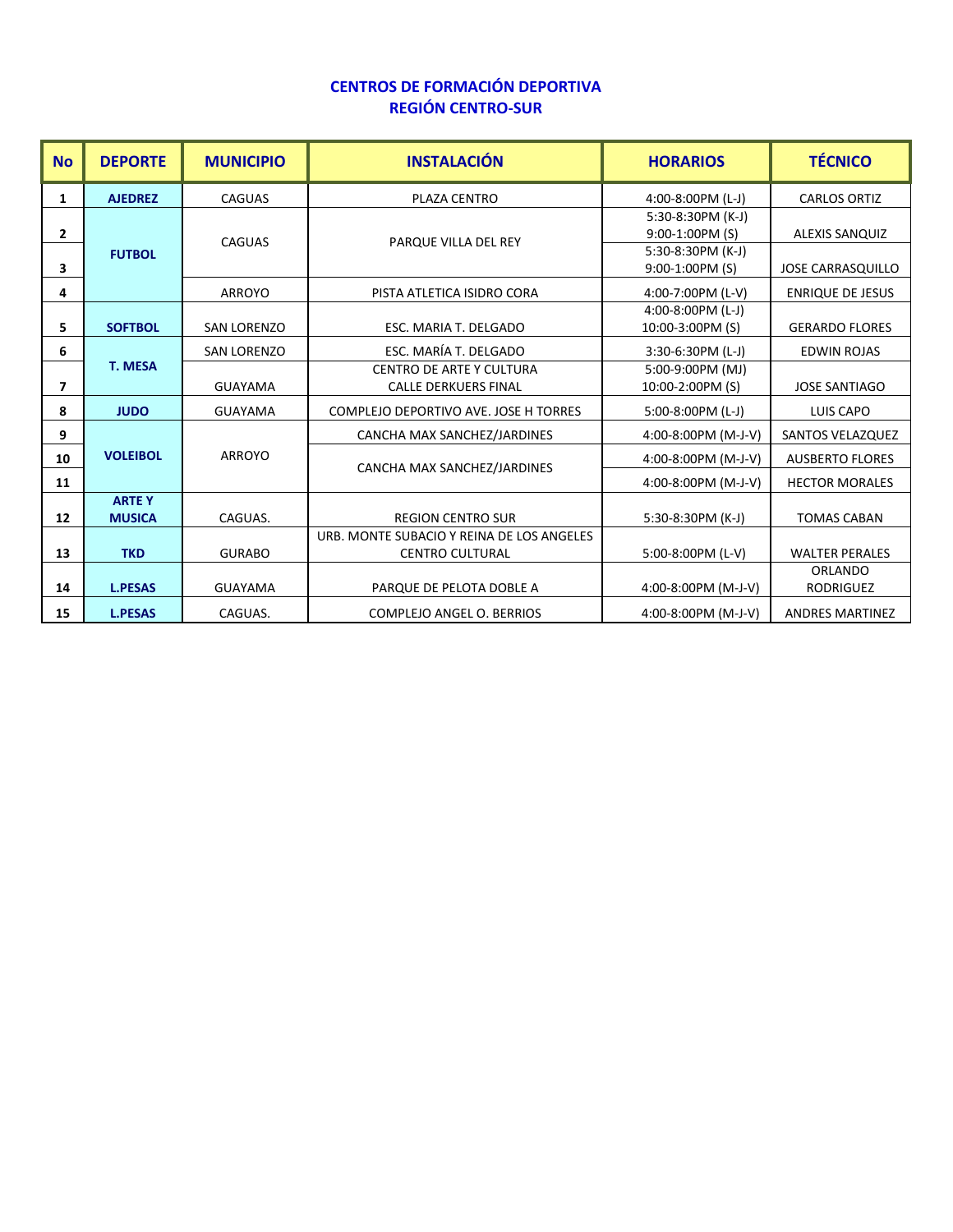# **CENTROS DE FORMACIÓN DEPORTIVA REGIÓN NORESTE**

| <b>No</b> | <b>DEPORTE</b>    | <b>MUNICIPIO</b>  | <b>INSTALACIÓN</b>               | <b>HORARIO</b>                          | <b>TÉCNICO</b>                     |
|-----------|-------------------|-------------------|----------------------------------|-----------------------------------------|------------------------------------|
|           | <b>ATLETISMO</b>  | LUQUILLO          | PISTA DE TROTAR                  |                                         | <b>ALEJANDRO</b><br><b>BENITEZ</b> |
| 1         |                   |                   | CANCHA BALONMANO                 | 3:00-7:00PM (L-V)                       |                                    |
| 2         |                   |                   | <b>NESTOR MILETE</b>             | 7:30-10:30PM (L-M)<br>4:30-7:00PM (K-J) | HAROLD MILLAN                      |
|           | <b>BALONMANO</b>  | <b>RIO GRANDE</b> | CANCHA BALONMANO                 |                                         |                                    |
| 3         |                   |                   | <b>NESTOR MILETE</b>             | 4:00-7:00PM (L-J)                       | <b>JONATHAN ROBLES</b>             |
|           |                   |                   | <b>ESC. INTERMEDIA</b>           |                                         |                                    |
| 4         | <b>ESGRIMA</b>    | <b>VIEQUES</b>    | <b>20 DE SEPTIEMBRE</b>          | 3:00-6:00PM (L-V)                       | <b>PAUL PASCUCCI</b>               |
|           |                   |                   | ANTIGUO CLUB DE OFICIALES        |                                         |                                    |
| 5.        | <b>JUDO</b>       | <b>VIEQUES</b>    | <b>BO EL MOSQUITO</b>            | 4:00-9:00PM (L-M-V)                     | <b>GUSTAVO MARIN</b>               |
|           |                   |                   | AVE. LAURO PIÑERO 270            |                                         |                                    |
| 6         | <b>POWER</b>      | <b>CEIBA</b>      | AL LADO DE FARM AMERI            | 4:00-8:00PM (L-V)                       | <b>JULIO VAZQUEZ</b>               |
| 7         | <b>LIFTING</b>    | <b>FAJARDO</b>    | CASA CAMPEONES FAJARDO           | 4:00-8:00PM (L-V)                       | <b>DAVID ESTRADA</b>               |
| 8         | <b>SOFTBOL</b>    | <b>VIEQUES</b>    | PARQUE BARRIO ESPERANZA          | 4:00-7:00PM (L-M-V)                     | LUIS DE JESUS                      |
| 9         | <b>TKD</b>        | <b>LUQUILLO</b>   | CASA ALCALDIA 2DO. PISO          | 5:00-8:00PM (L-K-V)                     | <b>REY CASTELLANO</b>              |
| 10        | <b>T. MESA</b>    | <b>VIEQUES</b>    | <b>CANCHA MUNICIPAL</b>          | 4:00-7:00PM (L-V)                       | <b>ELIUT PARRILLA</b>              |
| 11        | <b>UNICICLO</b>   | <b>RIO GRANDE</b> | ALTURA DE RIO GRANDE             | 4:00-7:00PM (L-V)                       | YESMAR DELGADO                     |
| 12        | <b>BALONCESTO</b> | <b>CEIBA</b>      | CENTRO ENSENANZA PARA LA FAMILIA | 4:00-8:00PM (L-J)                       | <b>LUIS FRANCO</b>                 |
| 13        | <b>BMX</b>        | <b>CEIBA</b>      | <b>EN PROCESO</b>                | <b>EN PROCESO</b>                       | LUIS J. BURGOS                     |
| 14        | <b>TENIS MESA</b> | <b>CEIBA</b>      | ESC. URBANA HECTOR URDANETA      | 11:00AM - 4:30PM (L-J)                  | <b>MATTHEW LEBRON</b>              |
| 15        | <b>FUTBOL</b>     | <b>CEIBA</b>      | PISTA ATLETICA                   | 4:00-8:00PM (M-J)                       | <b>MARCOS TORRES</b>               |
| 16        | <b>ATLETISMO</b>  | <b>CEIBA</b>      | PISTA MUNICIPAL                  | 4:00-8:00PM (M-J)                       | <b>CHRISTIN GARCIA</b>             |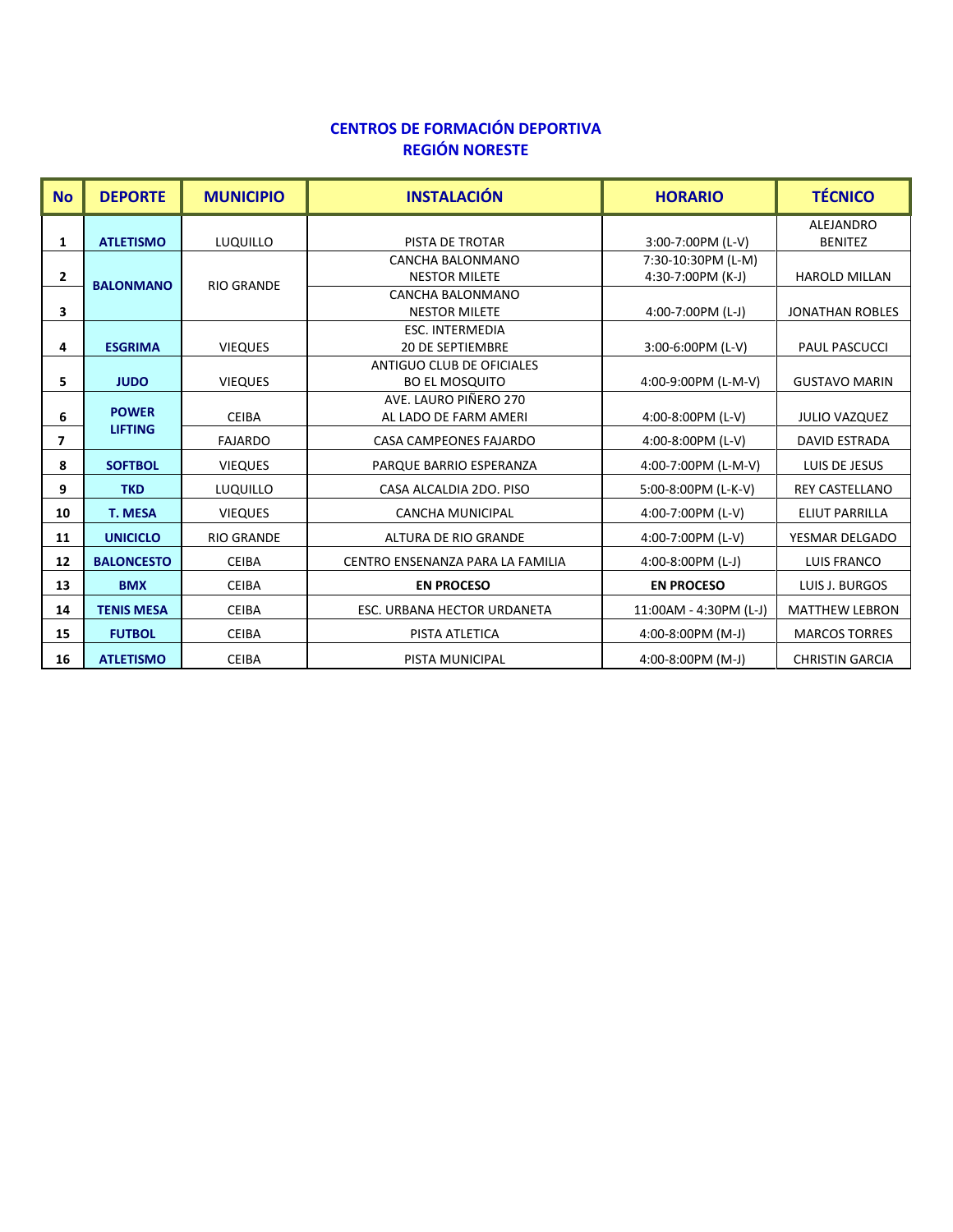## **CENTROS DE FORMACIÓN DEPORTIVA REGIÓN SURESTE**

| <b>No</b>    | <b>DEPORTE</b>     | <b>MUNICIPIO</b>   | <b>INSTALACIÓN</b>                                      | <b>HORARIOS</b>     | <b>TÉCNICO</b>                    |
|--------------|--------------------|--------------------|---------------------------------------------------------|---------------------|-----------------------------------|
| 1            | <b>AJEDREZ</b>     | <b>HUMACAO</b>     | FACILIDADES DEPORTIVAS VILLA HUMACAO                    | 4:30-7:30PM (L-V)   | <b>GERMAN VELLON</b>              |
| $\mathbf{2}$ | <b>FUTBOL</b>      | <b>MAUNABO</b>     | PISTA JUNIOR FLORES BO. PALO SECO                       | 4:00-7:00PM (L-V)   | <b>FRANCISCO</b><br><b>BURGOS</b> |
| 3            |                    | YABUCOA            | PISTA AL LADO ESC. ASUNCION LUGO                        | $5:00-8:00PM$ (L-V) | <b>LUIS FONSECA</b>               |
| 4            |                    | <b>LAS PIEDRAS</b> | PARQUE ULISES ARRIGOITIA                                | 4:00-7:00PM (L-V)   | <b>JOSE RODRIGUEZ</b>             |
| 5.           | <b>BOXEO</b>       | <b>HUMACAO</b>     | ANTIGUA ESCUELA ELEMENTAL BO. JUNQUITO                  | 4:00-7:00PM (L-V)   | <b>SANTOS LOPEZ</b>               |
| 6            |                    | <b>MAUNABO</b>     | CANCHA CALIMANO                                         | 5:30-8:30PM (L-V)   | <b>CESAR GONZALEZ</b>             |
| 7            | <b>JUDO</b>        | <b>MAUNABO</b>     | <b>ESTADIO FRANCISCO ROSARIO</b>                        | 5:30-7:30PM (L-K-J) | LUIS CARRILLO                     |
| 8            | <b>L. OLIMPICA</b> | <b>LAS PIEDRAS</b> | CANCHA JUAN A VIERA                                     | $5:00-8:00PM$ (L-J) | <b>FELIX BAEZ</b>                 |
| 9            |                    | <b>MAUNABO</b>     | <b>CANCHA MUNICIPAL</b>                                 | 3:30-5:30PM (L-V)   | <b>JOSELITO MORALES</b>           |
| 10           | <b>TKD</b>         | <b>MAUNABO</b>     | <b>COLISEO MUNICIPAL</b>                                | 5:00-8:00PM (L-M-V) | <b>DAVID MONTES</b>               |
| 11           | <b>TENIS</b>       | YABUCOA            | ESC. 2DA. UNIDAD MARCOS SANCHEZ<br><b>BO. GUAYABOTA</b> | $3:30-6:30PM$ (L-J) | <b>RAMON HUERTAS</b>              |
| 12           | <b>T. MESA</b>     | <b>NAGUABO</b>     | CANCHA BAJO TECHO MUNICIPAL                             | 4:30-7:30PM (L-J)   | <b>JULIO COX</b>                  |
| 13           | <b>L. PESAS</b>    | YABUCOA            | ESC.TEODORO AGUILA MORA                                 | 5:00-8:00PM (L-J)   | <b>FRANCISCO VELEZ</b>            |
| 14           | <b>L. PESAS</b>    | JUNCOS.            | <b>GIMNASIO MUNICIPAL</b>                               | $5:00-8:00PM$ (L-J) | <b>DAVID RODRIGUEZ</b>            |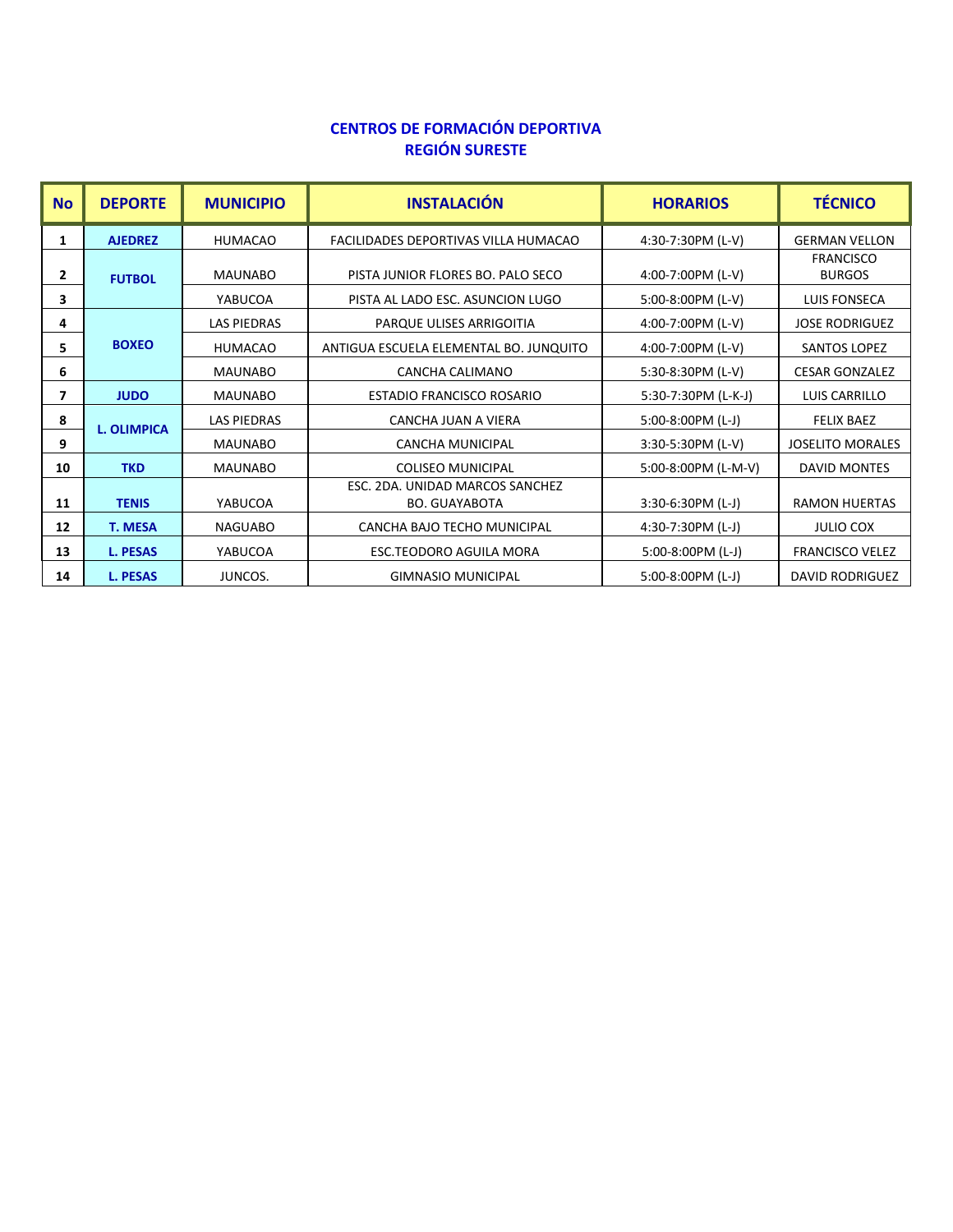# **CENTROS DE FORMACIÓN DEPORTIVA REGIÓN SUR**

| <b>No</b>               | <b>DEPORTE</b>                 | <b>MUNICIPIO</b>    | <b>INSTALACIÓN</b>                                       | <b>HORARIOS</b>                           | <b>TÉCNICO</b>                     |
|-------------------------|--------------------------------|---------------------|----------------------------------------------------------|-------------------------------------------|------------------------------------|
| 1                       |                                | <b>PONCE</b>        | PISTA Y PARQUE UNIV. CATOLICA<br>Y PAQUITO MONTANER      | 3:00-6:30PM (L-V)                         | <b>HECTOR L AMILL</b>              |
| $\overline{2}$          | <b>ATLETISMO</b>               | <b>JAYUYA</b>       | COMPLEJO DEPORTIVO FILIBERTO GARCIA                      | 4:00-7:00PM (L-V)                         | <b>JAVIER MORALES</b>              |
| 3                       |                                | <b>JUANA DIAZ</b>   | PISTA ATLETICA MUNICIPAL                                 | 4:30-7:30PM (L-V)                         | RAMON MUÑIZ                        |
| 4                       | <b>BALONMANO</b>               | <b>SANTA ISABEL</b> | ESC. JOHN F. KENNEDY                                     | 4:00-6:00PM (L-J)                         | <b>EDGAR BLANCO</b>                |
| 5                       | <b>BOXEO</b>                   | <b>JUANA DIAZ</b>   | CENTRO COMUNAL BO SINGAPUR                               | 5:30-8:30PM (L-V)                         | <b>CESAR SEDA</b>                  |
| 6                       |                                | <b>GUAYANILLA</b>   | ESC. DEPORTE MUNICIPAL LENIN LOPEZ                       | 3:30-6:00PM (L-V)                         | <b>GILBERTO CINTRON</b>            |
| $\overline{\mathbf{z}}$ | <b>L. PESAS</b>                | <b>SANTA ISABEL</b> | <b>GIMNASIO MUNICIPAL</b>                                | $6:00-9:00PM$ (L-J)                       | <b>RUBIELL</b><br><b>RODRIGUEZ</b> |
| 8                       |                                | PONCE.              | ESC. DOCTOR PILA/LOS CAOBOS                              | 6:00-9:00PM (L-J)                         | <b>MARCOS</b><br><b>GHIGLIOTTI</b> |
| 9                       | <b>POWER</b><br><b>LIFTING</b> | <b>ADJUNTAS</b>     | GIMNASIO FERNANDO L. BAEZ CASATAÑER                      | 4:00-7:00PM (L-V)                         | <b>JOAN BAEZ</b>                   |
| 10                      |                                | <b>ADJUNTAS</b>     | <b>COLISEO MUNICIPAL</b>                                 | 5:00-7:00PM (L-V)                         | <b>KIOMARY ORTIZ</b>               |
| 11                      | <b>TKD</b>                     | <b>PONCE</b>        | POLIDEPORTIVO LOS CAOBOS<br><b>FRANCISCO COLON</b>       | 6:00-9:00PM (L-M-J)<br>10:00AM-12:00M (S) | <b>ELMO RUIZ</b>                   |
| 12                      |                                | VILLALBA.           | <b>COMPLEJO DEPORTIVO</b>                                | 4:30-7:30PM (L-V)                         | <b>FILIBERTO GUZMAN</b>            |
| 13                      | <b>TENIS</b>                   | <b>JUANA DIAZ</b>   | <b>COMPLEJO DEPORTIVO</b><br><b>TOMAS CARRION MADURO</b> | 6:00-9:00PM (L-J)                         | <b>MARISEL RIVERA</b>              |
| 14                      |                                | <b>PONCE</b>        | LOS CAOBOS                                               | 5:00-9:00PM (L-J)                         | <b>JAME RIVERA</b>                 |
| 15                      | <b>T. MESA</b>                 | <b>VILLALBA</b>     | CENTRO COMUNAL Bo HATILLO                                | 5:00-9:00PM (L-V)                         | <b>AXEL VEGA</b>                   |
| 16                      |                                | JAYUYA              | COMUNIDAD SANTA CLARA CARR 144                           | 5:00-8:00PM (L-J)                         | <b>FERNANDO CRUZ</b>               |
| 17                      | <b>NATACION</b>                | YAUCO               | PISCINA RECREACION Y DEPORTES MUNICIPAL                  | $6:00-9:00PM$ (L-J)                       | <b>ARLENE ORTIZ</b>                |
| 18                      | <b>PATINAJE</b>                | YAUCO               | CANCHA PIPOTE OLIVERO (ESTACIONAMIENTO)                  | 4:00-7:00PM (L-V)                         | <b>WILLIAN LUGO</b>                |
| 19                      | <b>BALONCESTO</b>              | YAUCO               | PARQUE URBANO FRENTE AL COLISEO                          | 4:00-7:00PM (L-V)                         | <b>EDWIN VELEZ</b>                 |
| 20                      | <b>POWER</b><br><b>LIFTING</b> | PENUELAS.           | <b>GIMNASIO MUNICIPAL</b>                                | 5:00-8:00PM (L-J)                         | <b>IVAN CANCEL</b>                 |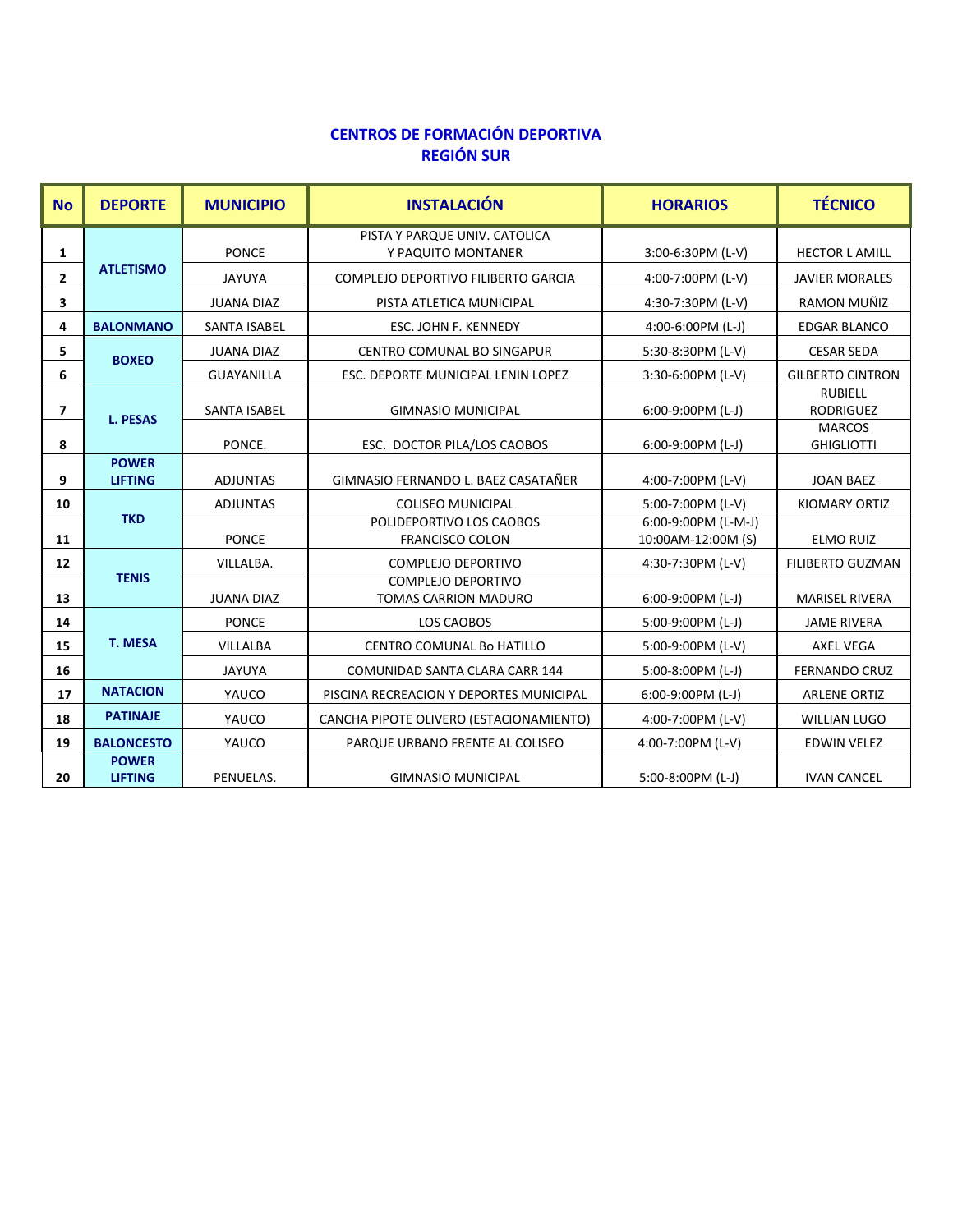## **CENTROS DE FORMACIÓN DEPORTIVA REGIÓN METRO**

| <b>No</b>    | <b>DEPORTE</b>     | <b>MUNICIPIO</b>     | <b>INSTALACIÓN</b>                                       | <b>HORARIOS</b>     | <b>TÉCNICO</b>                       |
|--------------|--------------------|----------------------|----------------------------------------------------------|---------------------|--------------------------------------|
| 1            |                    | CAROLINA             | COMPLEJO DEPORTIVO GUILLERMO ANGULO                      | 4:00-7:30PM (L-V)   | <b>JUAN RIVERA</b>                   |
| $\mathbf{2}$ | <b>ATLETISMO</b>   | <b>CAROLINA</b>      | COMPLEJO DEPORTIVO GUILLERMO ANGULO                      | 4:00-7:30PM (L-V)   | PABLO SEARY                          |
| 3            |                    | <b>CAROLINA</b>      | COMPLEJO DEPORTIVO GUILLERMO ANGULO                      | 4:00-7:30PM (L-V)   | <b>NANCY RIVERA</b>                  |
| 4            | <b>FUTBOL</b>      | <b>SAN JUAN</b>      | PARQUE SAN JUAN BOSCO, CANTERA                           | 4:00-6:00PM (L-V)   | <b>JAYSON</b><br><b>CONCEPCION</b>   |
| 5            | <b>FUTBOL</b>      | <b>SAN JUAN</b>      | PARQUE SAN JUAN BOSCO, CANTERA                           | 4:00-6:00PM (L-V)   | <b>JUAN PABLO</b><br><b>SANTIAGO</b> |
| 6            | <b>ESGRIMA</b>     | <b>SAN JUAN</b>      | <b>DRD ESTATAL</b>                                       | 6:00-9:00PM (L-V)   | LUISA PARRILLA                       |
| 7            | <b>H.CESPED</b>    | <b>TRUJILLO ALTO</b> | <b>COMPLEJO 'TRUJILLO ALTO GARDENS</b>                   | 6:00-9:00PM (L-V)   | <b>MANUEL ARROYO</b>                 |
| 8            | <b>JUDO</b>        | <b>SAN JUAN</b>      | <b>COMPLEJO DEPORTIVO</b><br><b>RESIDENCIAL SAN JOSE</b> | 5:30-9:30PM (L-V)   | <b>JOSE FIGUEROA</b>                 |
| 9            | <b>KARATE</b>      | <b>TRUJILLO ALTO</b> | CENTRO COMUNAL URB. VILLA DEL SOL                        | 5:30-8:30PM (L-V)   | <b>JOSE ESCALERA</b>                 |
| 10           | <b>L. OLIMPICA</b> | <b>SAN JUAN</b>      | <b>ESC. ELEMENTAL UPR</b>                                | 3:30-5:30PM (L-V)   | <b>OMAR DIAZ</b>                     |
| 11           | <b>PATINAJE</b>    | <b>RIO PIEDRAS</b>   | ESC. GABRIELA MISTRAL/RES. MANUELA PEREZ                 | 4:00-7:00PM (L-V)   | <b>GREGORIO</b><br>GONZALEZ          |
| 12           | <b>TKD</b>         | PERLA                | <b>CENTRO COMUNAL</b>                                    | 6:00-9:00PM (L-K-V) | <b>ANGEL DIAZ</b>                    |
| 13           | <b>T. MESA</b>     | TRUJILLO ALTO        | <b>CENTRO COMUNAL FAIR VIEW</b>                          | 5:00-8:00PM (L-V)   | <b>MARY LAURA PEREZ</b>              |
| 14           | <b>BOXEO</b>       | <b>SAN JUAN</b>      | GIMNASIO BO. CAIMITO                                     | 4:00-7:00PM (L-V)   | <b>RAUL GONZALEZ</b>                 |
| 15           | <b>BEISBOL</b>     | <b>SAN JUAN</b>      | PARQUE SAN JOSE                                          | 4:00-7:00PM (L-V)   | <b>CRISTOPHER</b><br>CARMONA         |
| 16           | <b>MUSICA</b>      | <b>SAN JUAN</b>      | <b>RES. LLOREN TORRES</b>                                | 4:00-7:00PM (L-V)   | <b>VICTOR LEBRON</b>                 |
| 17           | <b>BALONCESTO</b>  | <b>TRUJILLO ALTO</b> | <b>CANCHA FAIR VIEW</b>                                  | 4:00-7:00PM (L-V)   | COSME R.<br>LANTIGUA                 |
| 18           | <b>NATACION</b>    | CAROLINA             | PISCINA COUNTRY CLUB                                     | 6:00-9:00PM (L-K-V) | IGNACIO LANZÓ                        |